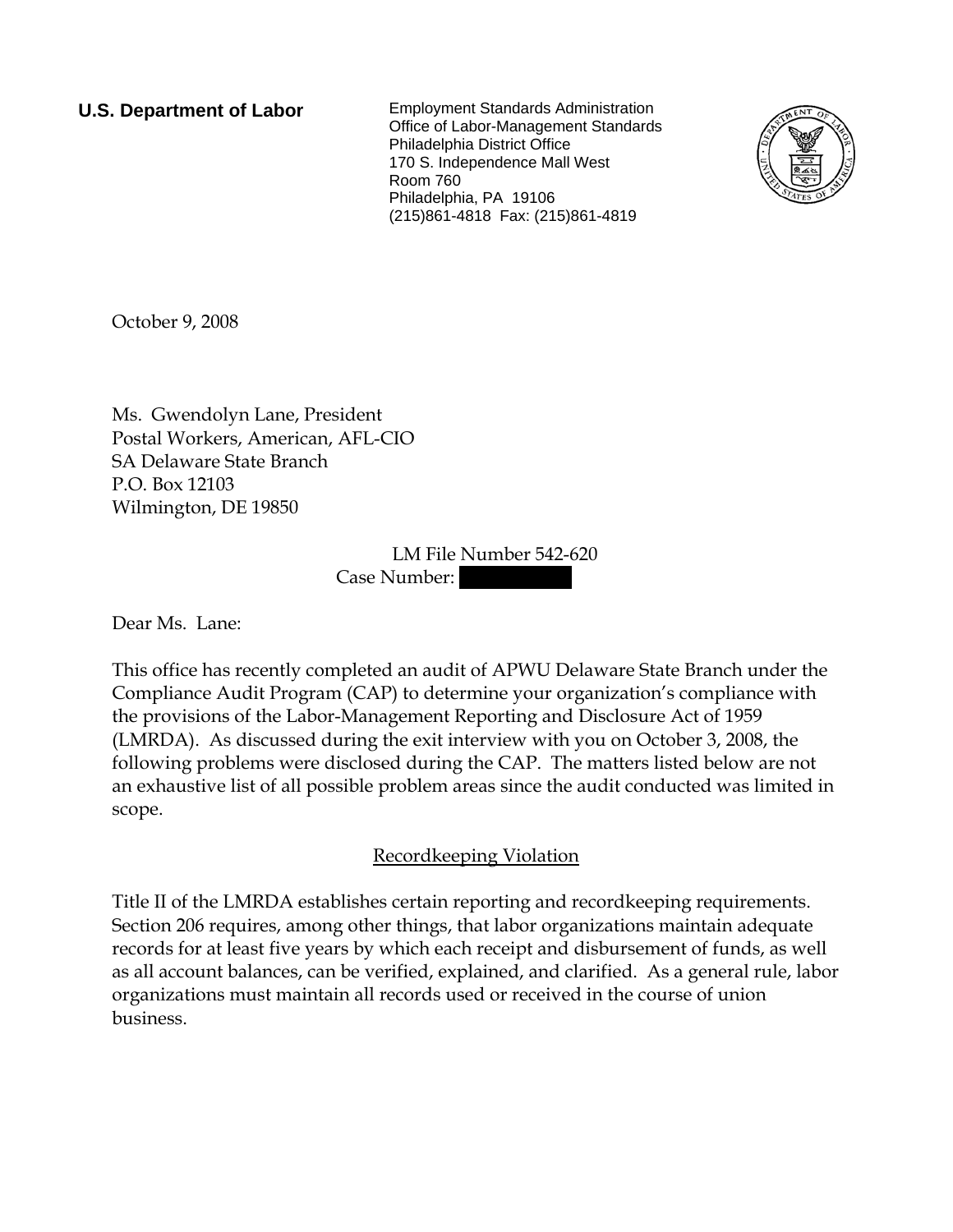Ms. Gwendolyn Lane October 9, 2008 Page 2 of 4

For disbursements, this includes not only original bills, invoices, receipts, vouchers, and applicable resolutions, but also documentation showing the nature of the union business requiring the disbursement, the goods or services received, and the identity of the recipient(s) of the goods or services. In most instances, this documentation requirement can be satisfied with a sufficiently descriptive expense receipt or invoice. If an expense receipt is not sufficiently descriptive, a union officer or employee should write a note on it providing the additional information. For money it receives, the labor organization must keep at least one record showing the date, amount, purpose, and source of that money. The labor organization must also retain bank records for all accounts.

The audit of APWU Delaware State Branch's 2007 records revealed the following recordkeeping violation:

General Reimbursed Expenses

APWU Delaware State Branch did not retain adequate documentation for reimbursed expenses incurred by President Gwendolyn Lane totaling at least \$1,200.00. For example, the branch disbursed check to Lane for \$1,365.68 on October 7, 2007 as reimbursement for incurred travel expenses. Union records did not contain receipts for at least \$331.00 of the reimbursed expenses.

Union records also did not contain backup documentation to verify the purpose of all travel expense disbursements to Lane. During the audit year Lane received travel expenses for attending conferences, conventions and trainings. These travel related expenses totaled at least \$10,335.87. Branch records did not contain backup documentation verifying the purpose of the travel. During the audit the union provided flyers and registration forms verifying that all of Lane's travel was for union business.

As previously noted above, labor organizations must retain original receipts, bills, and vouchers for all disbursements. The president and treasurer (or corresponding principal officers) of your union, who are required to sign your union's LM report, are responsible for properly maintaining union records.

Based on your assurance that APWU Delaware State Branch will retain adequate documentation in the future, OLMS will take no further enforcement action at this time regarding the above violations.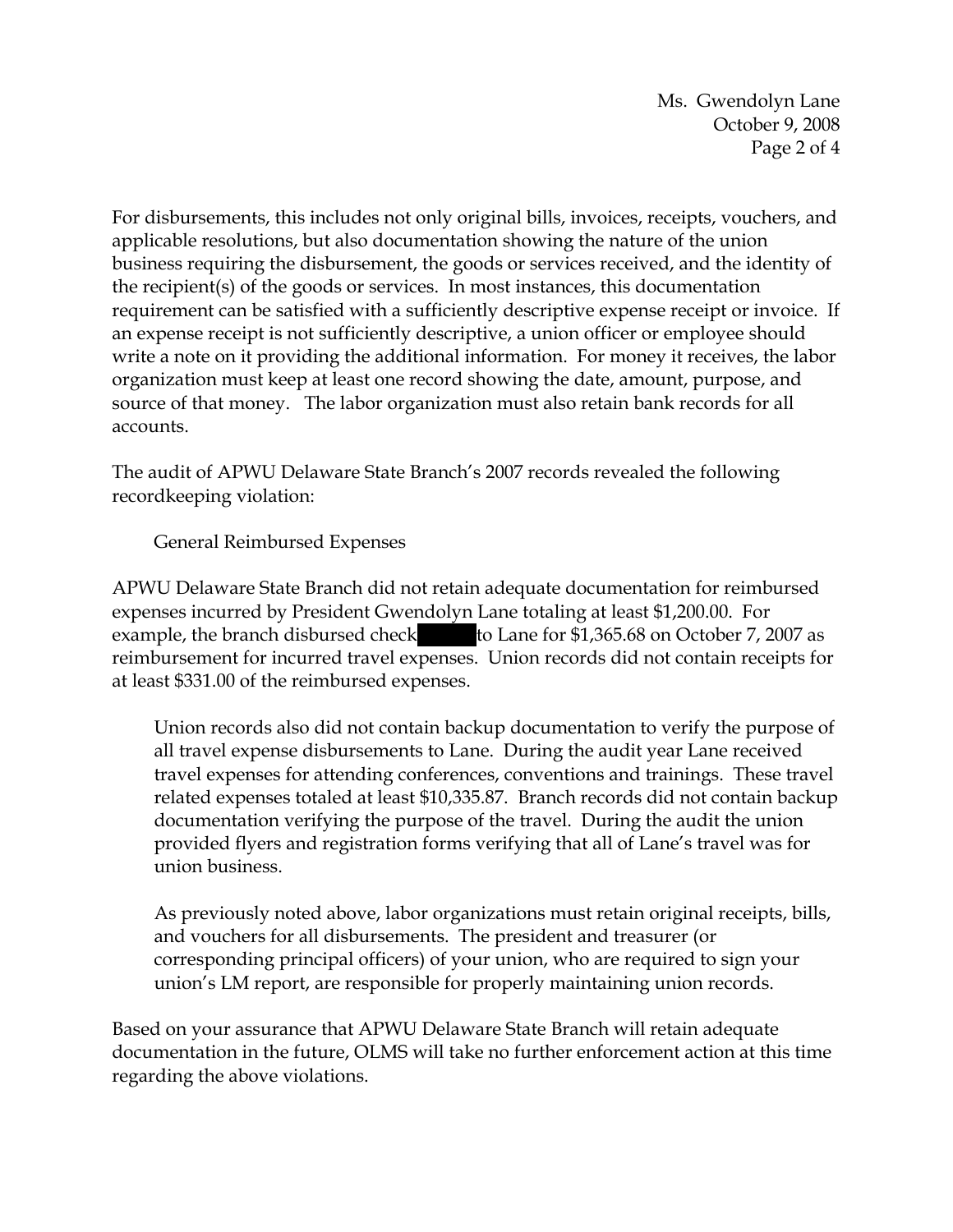Ms. Gwendolyn Lane October 9, 2008 Page 3 of 4

## Reporting Violation

The audit disclosed a violation of LMRDA Section 201(b), which requires labor organizations to file annual financial reports accurately disclosing their financial condition and operations. The Labor Organization Annual Report Form LM-3 filed by APWU Delaware State Branch for fiscal year ending December 31, 2007, was deficient in the following area:

Disbursements to Officers

APWU Delaware State Branch did not report reimbursements to Lane totaling at least \$3,353.98 in Item 24 (All Officers and Disbursements to Officers). It appears the union erroneously reported these payments in Item 48 Office and Administrative Expenses.

The union must report most direct disbursements to APWU Delaware State Branch officers and some indirect disbursements made on behalf of its officers in Item 24. A "direct disbursement" to an officer is a payment made to an officer in the form of cash, property, goods, services, or other things of value. See the instructions for Item 24 for a discussion of certain direct disbursements to officers that do not have to be reported in Item 24. An "indirect disbursement" to an officer is a payment to another party (including a credit card company) for cash, property, goods, services, or other things of value received by or on behalf of an officer. However, indirect disbursements for temporary lodging (such as a union check issued to a hotel) or for transportation by a public carrier (such as an airline) for an officer traveling on union business should be reported in Item 48 (Office and Administrative Expense).

I am not requiring that APWU Delaware State Branch file an amended LM report for 2007 to correct the deficient items, but the branch has agreed to properly report the deficient items on all future reports it files with OLMS.

## Other Violation

The audit disclosed the following other violation: